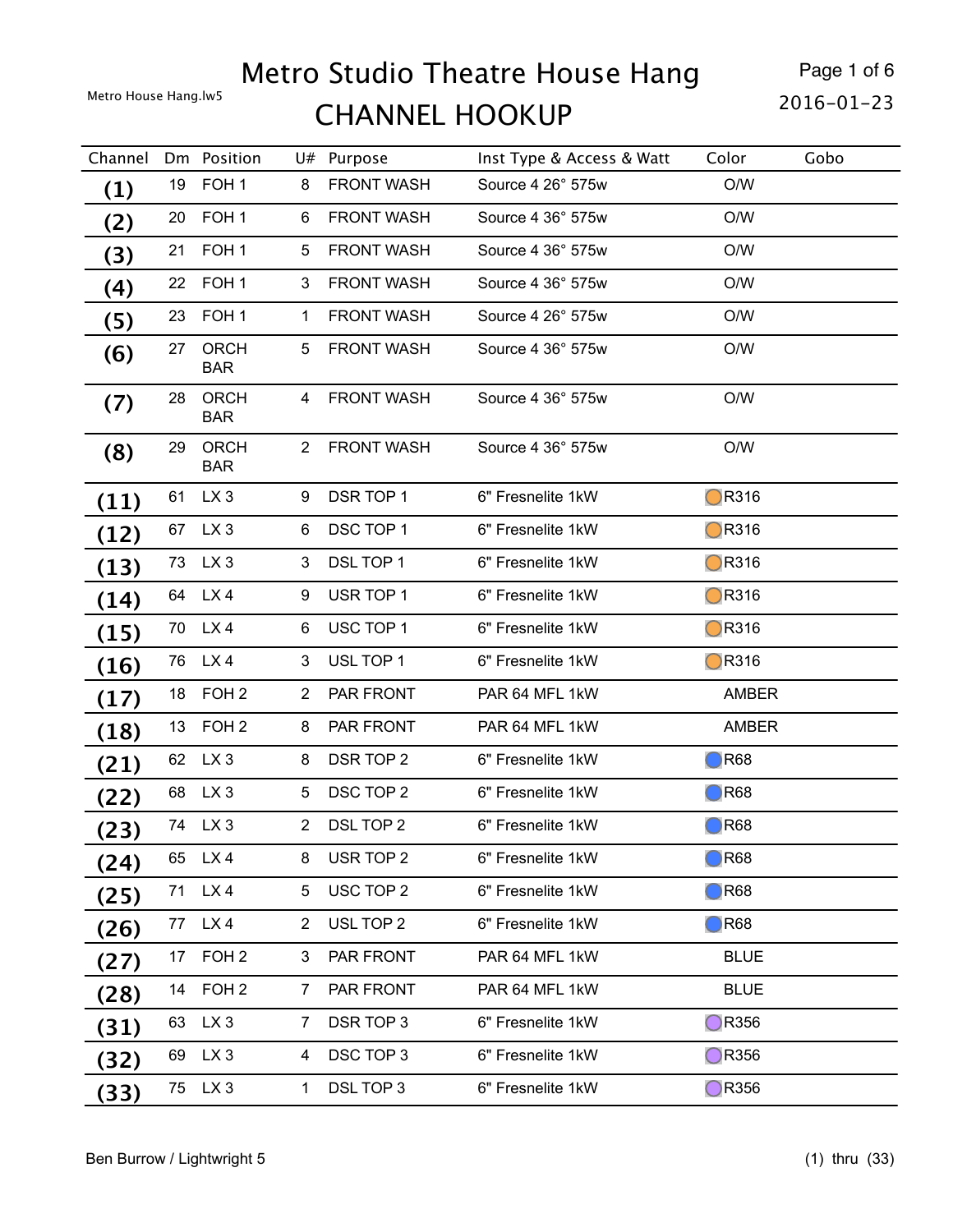Metro House Hang.lw5 **CHANNEL HOOKUP** 2016-01-23

Page 2 of 6

| Channel |    | Dm Position               |                | U# Purpose         | Inst Type & Access & Watt  | Color           | Gobo |
|---------|----|---------------------------|----------------|--------------------|----------------------------|-----------------|------|
| (34)    | 66 | LX4                       | $\overline{7}$ | USR TOP 3          | 6" Fresnelite 1kW          | ◯R356           |      |
| (35)    | 72 | LX4                       | 4              | USC TOP 3          | 6" Fresnelite 1kW          | ◯R356           |      |
| (36)    | 78 | LX4                       | 1              | USL TOP 3          | 6" Fresnelite 1kW          | $\bigcirc$ R356 |      |
| (37)    | 16 | FOH <sub>2</sub>          | 4              | PAR FRONT          | PAR 64 MFL 1kW             | <b>RED</b>      |      |
| (38)    | 15 | FOH <sub>2</sub>          | 6              | PAR FRONT          | PAR 64 MFL 1kW             | <b>RED</b>      |      |
| (41)    | 85 | <b>DSR</b><br><b>BOOM</b> | $\mathbf{2}$   | <b>SHINS SR</b>    | ETC Source Four 50deg 575w | O/W             |      |
| (42)    | 91 | <b>DSL</b><br><b>BOOM</b> | $\overline{2}$ | SHINS SL           | ETC Source Four 50deg 575w | O/W             |      |
| (43)    | 87 | <b>MSR</b><br><b>BOOM</b> | $\overline{2}$ | <b>SHINS SR</b>    | ETC Source Four 50deg 575w | O/W             |      |
| (44)    | 93 | <b>MSL</b><br><b>BOOM</b> | $\overline{2}$ | SHINS SL           | ETC Source Four 50deg 575w | O/W             |      |
| (45)    | 89 | <b>USR</b><br><b>BOOM</b> | $\overline{2}$ | <b>SHINS SR</b>    | ETC Source Four 50deg 575w | O/W             |      |
| (46)    | 95 | <b>USL</b><br><b>BOOM</b> | $\overline{2}$ | SHINS SL           | ETC Source Four 50deg 575w | O/W             |      |
| (51)    | 86 | <b>DSR</b><br><b>BOOM</b> | 1              | <b>BOOM MID</b>    | Altman 360Q 6x9 1kW        | O/W             |      |
| (52)    | 92 | <b>DSL</b><br><b>BOOM</b> | 1.             | <b>BOOM MID</b>    | Altman 360Q 6x9 1kW        | O/W             |      |
| (53)    | 88 | <b>MSR</b><br><b>BOOM</b> | $\mathbf{1}$   | <b>BOOM MID</b>    | Altman 360Q 6x9 1kW        | O/W             |      |
| (54)    | 94 | <b>MSL</b><br><b>BOOM</b> | 1              | <b>BOOM MID</b>    | Altman 360Q 6x9 1kW        | O/W             |      |
| (55)    | 90 | USR<br><b>BOOM</b>        | 1.             | <b>BOOM MID</b>    | Altman 360Q 6x9 1kW        | O/W             |      |
| (56)    | 96 | <b>USL</b><br><b>BOOM</b> | 1.             | <b>BOOM MID</b>    | Altman 360Q 6x9 1kW        | O/W             |      |
| (61)    | 49 | <b>I PIPE</b>             | 2              | TIP DSR NEAR       | 1KL6-30 1kW                | $\bigcap$ R53   |      |
| (62)    | 55 | <b>B PIPE</b>             | 1              | <b>TIP DSL FAR</b> | 1KL6-20 1kW                | $\bigcirc$ R53  |      |
| (63)    | 50 | H PIPE                    | 1              | TIP DSR FAR        | 1KL6-20 1kW                | $\bigcirc$ R53  |      |
| (64)    | 56 | J PIPE                    | 2              | TIP DSL NEAR       | 1KL6-30 1kW                | $\bigcirc$ R53  |      |
| (65)    | 51 | I PIPE                    | 3              | TIP MSR NEAR       | 1KL6-30 1kW                | $\bigcirc$ R53  |      |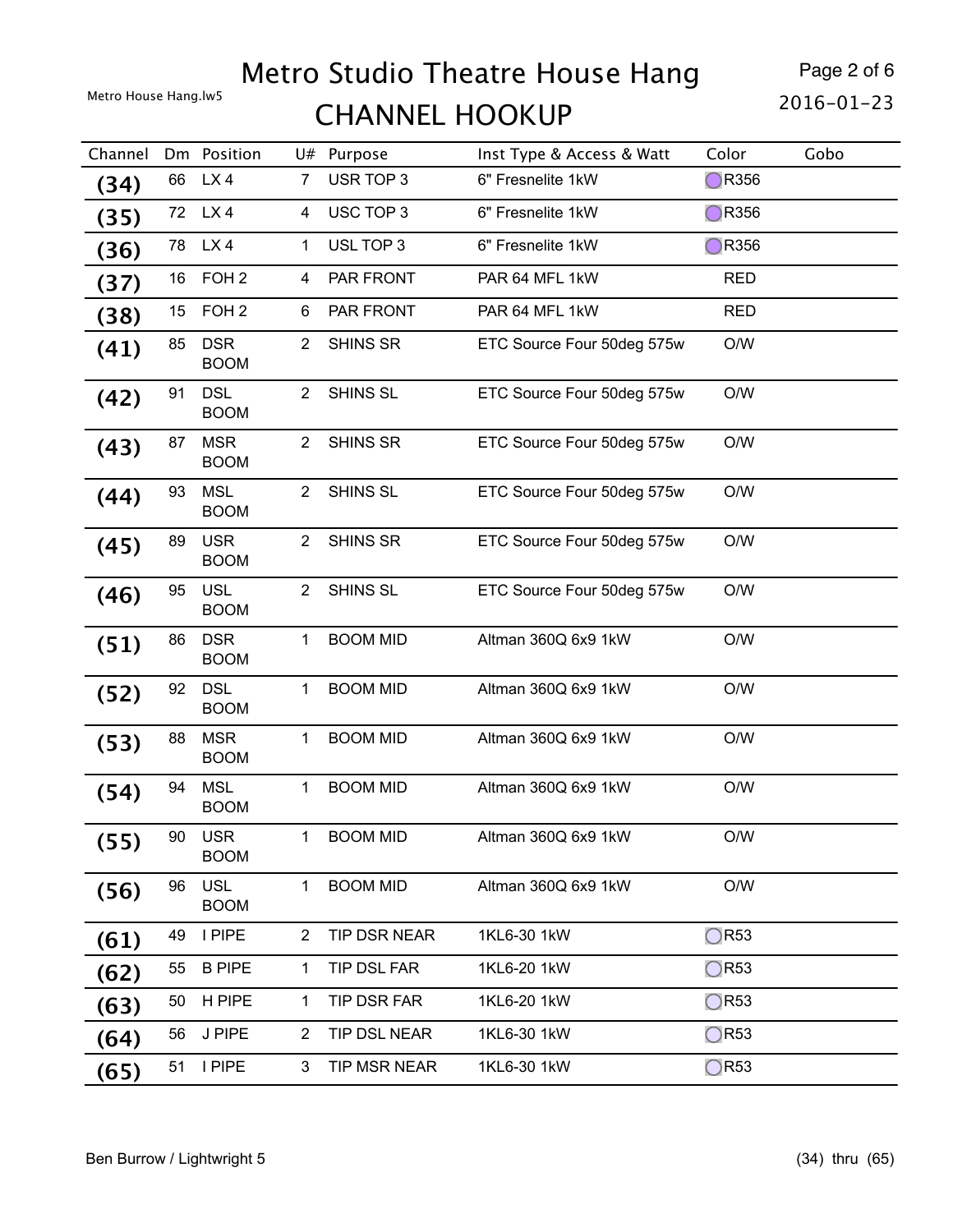Metro House Hang.lw5 **CHANNEL HOOKUP** 2016-01-23

Page 3 of 6

| Channel |    | Dm Position   | U#                    | Purpose                           | Inst Type & Access & Watt | Color          | Gobo           |
|---------|----|---------------|-----------------------|-----------------------------------|---------------------------|----------------|----------------|
| (66)    | 57 | <b>B PIPE</b> | 3                     | TIP MSL FAR                       | 1KL6-20 1kW               | OR53           |                |
| (67)    | 52 | H PIPE        | 3                     | <b>TIP MSR FAR</b>                | 1KL6-20 1kW               | $\bigcirc$ R53 |                |
| (68)    | 58 | J PIPE        | 3                     | <b>TIP MSL NEAR</b>               | 1KL6-30 1kW               | $\bigcirc$ R53 |                |
| (69)    | 53 | <b>I PIPE</b> | 4                     | TIP USR NEAR                      | 1KL6-30 1kW               | $\bigcirc$ R53 |                |
| (70)    | 59 | <b>B PIPE</b> | 4                     | <b>TIP USL FAR</b>                | 1KL6-20 1kW               | $\bigcirc$ R53 |                |
| (71)    | 54 | H PIPE        | 4                     | TIP USR FAR                       | 1KL6-20 1kW               | $\bigcirc$ R53 |                |
| (72)    | 60 | J PIPE        | 4                     | TIP USL NEAR                      | 1KL6-30 1kW               | $\bigcirc$ R53 |                |
| (81)    | 31 | <b>G PIPE</b> | $\mathbf{1}$          | <b>DOWN SPECIAL</b><br><b>DSR</b> | Altman 360Q 6x9 750w      | O/W            |                |
| (82)    |    | 34 E PIPE     | 1.                    | <b>DOWN SPECIAL</b><br><b>DSC</b> | Altman 360Q 6x9 750w      | O/W            |                |
| (83)    | 35 | C PIPE        | 1                     | <b>DOWN SPECIAL</b><br><b>DSL</b> | Altman 360Q 6x9 750w      | O/W            |                |
| (84)    |    | 38 G PIPE     | 3                     | <b>DOWN SPECIAL</b><br><b>MSR</b> | Altman 360Q 6x9 750w      | O/W            |                |
| (85)    | 40 | E PIPE        | $\mathbf{2}^{\prime}$ | <b>DOWN SPECIAL</b><br><b>MSC</b> | Altman 360Q 6x9 750w      | O/W            |                |
| (86)    |    | 43 C PIPE     | 3                     | <b>DOWN SPECIAL</b><br><b>MSL</b> | Altman 360Q 6x9 750w      | O/W            |                |
| (87)    | 45 | N PIPE        | $\mathbf{1}$          | <b>DOWN SPECIAL</b><br><b>USR</b> | Altman 360Q 6x9 750w      | O/W            |                |
| (88)    |    | 46 E PIPE     | 3                     | <b>DOWN SPECIAL</b><br><b>USC</b> | Altman 360Q 6x9 750w      | O/W            |                |
| (89)    | 47 | M PIPE        | $\mathbf 1$           | <b>DOWN SPECIAL</b><br><b>USL</b> | Altman 360Q 6x9 750w      | O/W            |                |
| (91)    | 30 | H PIPE        | $\overline{2}$        | <b>GOBO WASH</b>                  | 1KL6-2040 1kW             | O/W            | <b>Breakup</b> |
| (92)    | 37 | <b>B PIPE</b> | $\overline{c}$        | <b>GOBO WASH</b>                  | 1KL6-2040 1kW             | O/W            | <b>Breakup</b> |
| (93)    | 44 | LX4           | 5                     | <b>GOBO WASH</b>                  | 1KL6-2040 1kW             | O/W            | <b>Breakup</b> |
| (94)    | 48 | L PIPE        | 1                     | <b>GOBO WASH</b>                  | 1KL6-2040 1kW             | O/W            | <b>Breakup</b> |
| (95)    | 32 | <b>G PIPE</b> | $\overline{2}$        | <b>AREA FRESNEL</b>               | 6" Fresnelite 1kW         | O/W            |                |
| (96)    | 36 | C PIPE        | $\overline{2}$        | <b>AREA FRESNEL</b>               | 6" Fresnelite 1kW         | O/W            |                |
| (97)    | 39 | F PIPE        | 1                     | <b>AREA FRESNEL</b>               | 6" Fresnelite 1kW         | O/W            |                |
| (98)    | 42 | <b>D PIPE</b> | 1                     | <b>AREA FRESNEL</b>               | 6" Fresnelite 1kW         | O/W            |                |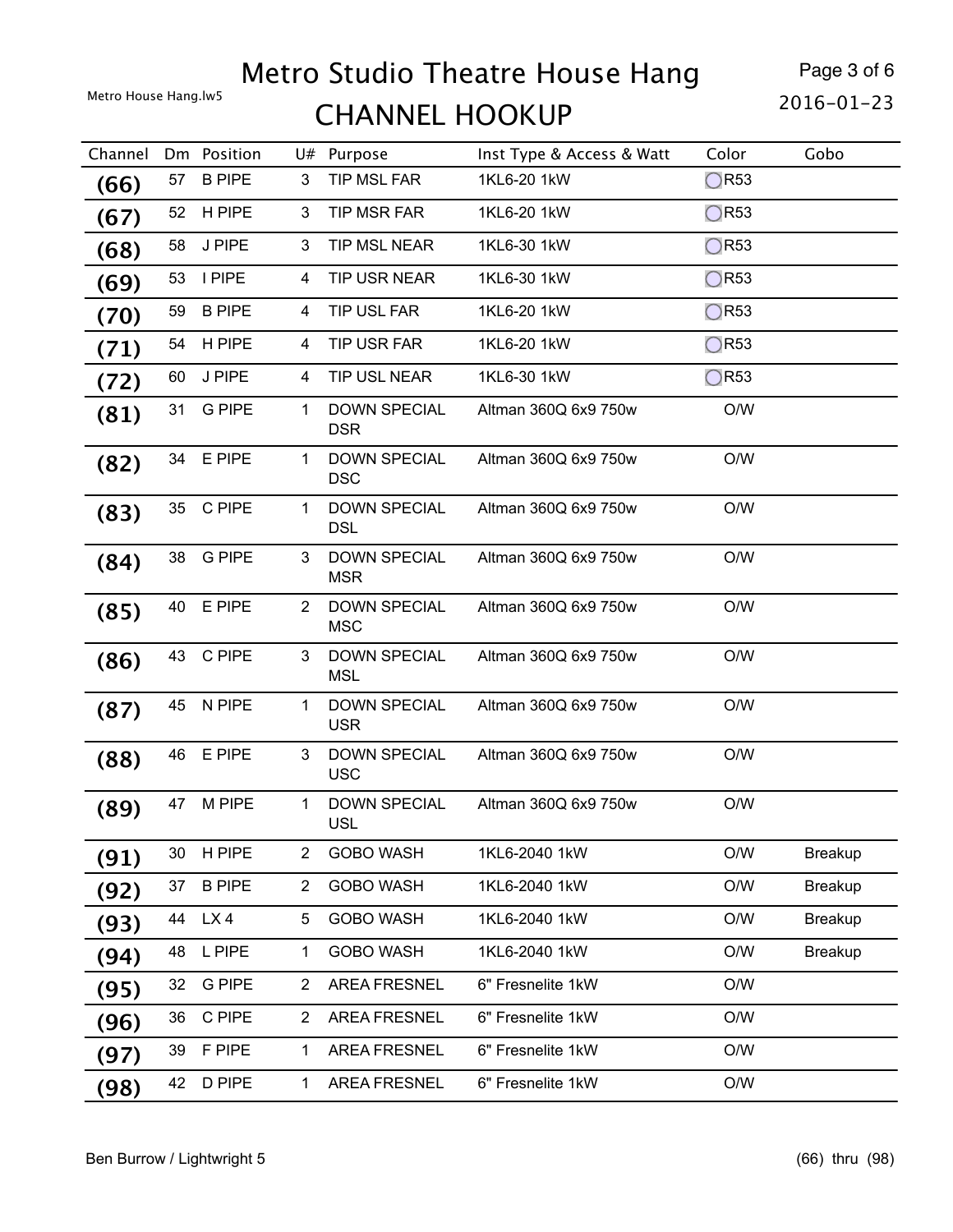# Metro House Hang.lw5 **CHANNEL HOOKUP** 2016-01-23

Page 4 of 6

| Channel | Dm | Position                      | U#                    | Purpose                            | Inst Type & Access & Watt                     | Color          | Gobo |
|---------|----|-------------------------------|-----------------------|------------------------------------|-----------------------------------------------|----------------|------|
| (101)   | 24 | <b>SPECIAL</b><br><b>PIPE</b> | 1                     | <b>SPECIAL</b>                     | Source 4 19° 575w                             | O/W            |      |
| (102)   | 25 | <b>SPECIAL</b><br><b>PIPE</b> | 3                     | <b>SPECIAL</b>                     | Source 4 19° 575w                             | O/W            |      |
| (103)   | 26 | <b>SPECIAL</b><br><b>PIPE</b> | 4                     | <b>SPECIAL</b>                     | Source 4 19° 575w                             | O/W            |      |
| (104)   | 33 | LX <sub>1</sub>               | 1                     | <b>SPECIAL</b>                     | Source 4 26° 575w                             | O/W            |      |
| (105)   | 41 | E PIPE                        | 3                     | <b>SPECIAL</b>                     | Source 4 26° 575w                             | O/W            |      |
| (111)   | 84 | LX <sub>5</sub>               | 1                     | <b>CYC</b>                         | Strand IRIS Cyc Cell 1kW                      | $\bigcirc$ R26 |      |
|         |    | 84 LX 5                       | $\overline{2}$        | <b>CYC</b>                         | Strand IRIS Cyc Cell 1kW                      | $\bigcirc$ R26 |      |
|         |    | 81 LX 5                       | 3                     | <b>CYC</b>                         | Strand IRIS Cyc Cell 1kW                      | $\bigcirc$ R26 |      |
|         | 81 | LX <sub>5</sub>               | 4                     | <b>CYC</b>                         | Strand IRIS Cyc Cell 1kW                      | $\bigcirc$ R26 |      |
| (112)   | 83 | LX <sub>5</sub>               |                       | 1a CYC                             | Strand IRIS Cyc Cell 1kW                      | $\bigcirc$ R90 |      |
|         |    | 83 LX 5                       |                       | 2a CYC                             | Strand IRIS Cyc Cell 1kW                      | $\bigcirc$ R90 |      |
|         |    | 80 LX 5                       |                       | 3a CYC                             | Strand IRIS Cyc Cell 1kW                      | $\bigcirc$ R90 |      |
|         | 80 | LX <sub>5</sub>               |                       | 4a CYC                             | Strand IRIS Cyc Cell 1kW                      | $\big)$ R90    |      |
| (113)   | 82 | LX 5                          |                       | 1b CYC                             | Strand IRIS Cyc Cell 1kW                      | $\bigcirc$ R80 |      |
|         | 82 | LX <sub>5</sub>               |                       | 2b CYC                             | Strand IRIS Cyc Cell 1kW                      | $\bigcirc$ R80 |      |
|         | 79 | LX <sub>5</sub>               |                       | 3b CYC                             | Strand IRIS Cyc Cell 1kW                      | $\bigcirc$ R80 |      |
|         | 79 | LX <sub>5</sub>               |                       | 4b CYC                             | Strand IRIS Cyc Cell 1kW                      | $\bigcirc$ R80 |      |
| (199)   |    | <b>SPECIAL</b><br><b>PIPE</b> | $\mathbf{2}^{\prime}$ | <b>PROJECTION</b><br><b>DOUSER</b> | <b>City Theatrical Projector</b><br>Douser 6w |                |      |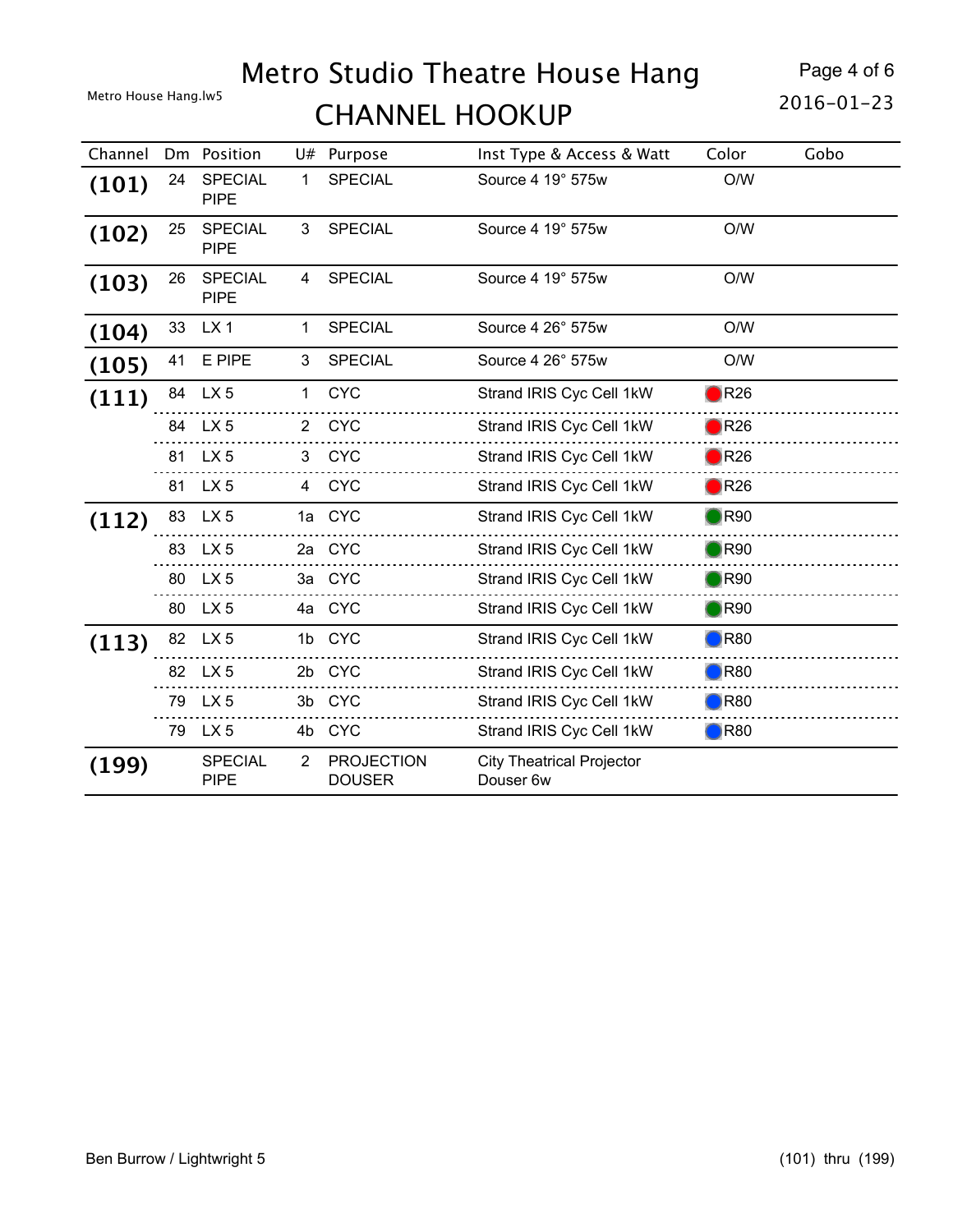# Metro House Hang.lw5 **CHANNEL HOOKUP** 2016-01-23 Metro Studio Theatre House Hang

Page 5 of 6

| Channel |                 | Dm Position                             | U# | Purpose             | Inst Type & Access & Watt | Color | Gobo |
|---------|-----------------|-----------------------------------------|----|---------------------|---------------------------|-------|------|
| (200)   | 10              | FOH <sub>2</sub>                        | 1. | <b>HOUSE LIGHTS</b> | 65Q 6" Fres 500w          | O/W   |      |
|         | 10              | FOH 2                                   | 5  | <b>HOUSE LIGHTS</b> | 65Q 6" Fres 500w          | O/W   |      |
|         |                 | 10 FOH 2                                | 9  | <b>HOUSE LIGHTS</b> | 65Q 6" Fres 500w          | O/W   |      |
|         | 11              | FOH <sub>1</sub>                        | 2  | <b>HOUSE LIGHTS</b> | 65Q 6" Fres 500w          | O/W   |      |
|         | 11              | FOH 1                                   | 4  | <b>HOUSE LIGHTS</b> | 65Q 6" Fres 500w          | O/W   |      |
|         | 11              | FOH 1                                   |    | <b>HOUSE LIGHTS</b> | 65Q 6" Fres 500w          | O/W   |      |
|         | 12 <sup>1</sup> | <b>ORCH</b><br><b>BAR</b>               | 1  | <b>HOUSE LIGHTS</b> | Altman 360Q 6x12 575w     | O/W   |      |
|         | 12 <sup>°</sup> | <b>ORCH</b><br><b>BAR</b>               |    | 3 HOUSE LIGHTS      | Altman 360Q 6x12 575w     | O/W   |      |
|         | 12 <sup>°</sup> | ORCH<br><b>BAR</b>                      | 6  | <b>HOUSE LIGHTS</b> | Altman 360Q 6x12 575w     | O/W   |      |
|         | 12              | A PIPE                                  |    | <b>HOUSE LIGHTS</b> | Altman 360Q 6x12 575w     | O/W   |      |
|         | 11              | <b>I PIPE</b>                           | 1. | <b>HOUSE LIGHTS</b> | Altman 360Q 6x12 575w     | O/W   |      |
|         | 10              | <b>BOX</b><br><b>BOOM2</b><br><b>SR</b> | 1  | <b>HOUSE LIGHTS</b> | Altman 360Q 6x12 575w     | O/W   |      |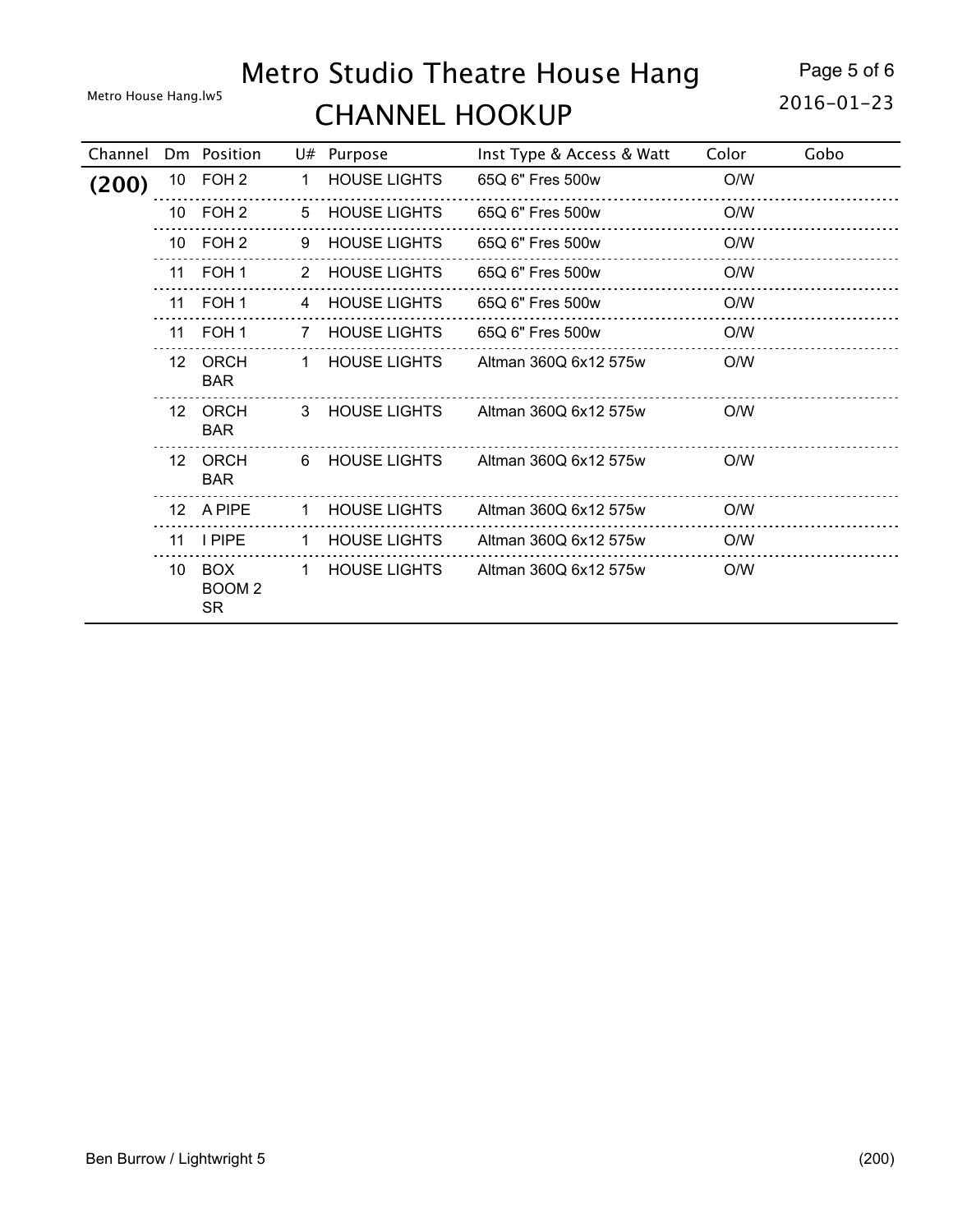# Metro House Hang.lw5 **CHANNEL HOOKUP** 2016-01-23 Metro Studio Theatre House Hang

Items WITHOUT Channel

| Channel | Dm Position | U# | Purpose | Inst Type & Access & Watt  | Color | Gobo |
|---------|-------------|----|---------|----------------------------|-------|------|
|         |             |    |         | Source $4.50^{\circ}$ 575w |       |      |
|         |             |    |         | Alt 360Q 6x9 750w          |       |      |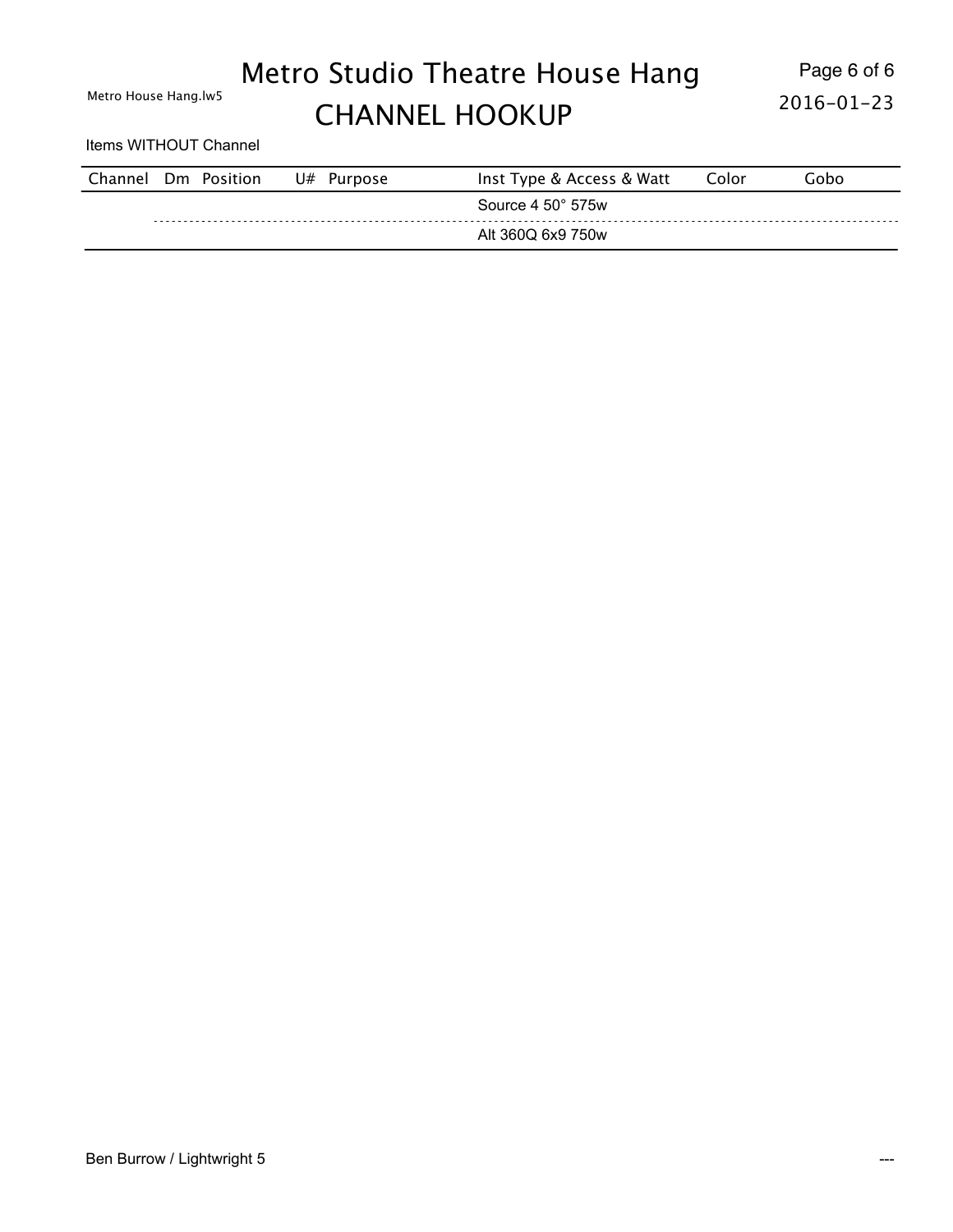# Metro House Hang.lw5 **DIMMER HOOKUP** 2016-01-23 Metro Studio Theatre House Hang

Page 1 of 4

| Dim | Chan  | Instrument Type & Wattage | Purpose             | Position                      |                | U# Color     |
|-----|-------|---------------------------|---------------------|-------------------------------|----------------|--------------|
| 10  | (200) | 65Q 6" Fres 500w          | <b>HOUSE LIGHTS</b> | FOH <sub>2</sub>              | 1              | O/W          |
|     | (200) | 65Q 6" Fres 500w          | <b>HOUSE LIGHTS</b> | FOH <sub>2</sub>              | 5              | O/W          |
|     | (200) | 65Q 6" Fres 500w<br>.     | <b>HOUSE LIGHTS</b> | FOH <sub>2</sub>              | 9              | O/W          |
|     | (200) | Altman 360Q 6x12 575w     | <b>HOUSE LIGHTS</b> | BOX BOOM<br>2 SR              | 1              | O/W          |
| 11  | (200) | 65Q 6" Fres 500w<br>.     | <b>HOUSE LIGHTS</b> | FOH <sub>1</sub>              | $\overline{2}$ | O/W          |
|     | (200) | 65Q 6" Fres 500w<br>.     | <b>HOUSE LIGHTS</b> | FOH <sub>1</sub>              | 4              | O/W          |
|     | (200) | 65Q 6" Fres 500w          | <b>HOUSE LIGHTS</b> | FOH <sub>1</sub>              | $\overline{7}$ | O/W          |
|     | (200) | Altman 360Q 6x12 575w     | <b>HOUSE LIGHTS</b> | I PIPE                        | $\mathbf{1}$   | O/W          |
| 12  | (200) | Altman 360Q 6x12 575w     | <b>HOUSE LIGHTS</b> | <b>ORCH BAR</b>               | $\mathbf{1}$   | O/W          |
|     | (200) | Altman 360Q 6x12 575w     | <b>HOUSE LIGHTS</b> | <b>ORCH BAR</b>               | 3              | O/W          |
|     | (200) | Altman 360Q 6x12 575w     | <b>HOUSE LIGHTS</b> | <b>ORCH BAR</b>               | 6              | O/W          |
|     | (200) | Altman 360Q 6x12 575w     | <b>HOUSE LIGHTS</b> | A PIPE                        | $\mathbf{1}$   | O/W          |
| 13  | (18)  | PAR 64 MFL 1kW            | PAR FRONT           | FOH <sub>2</sub>              | 8              | <b>AMBER</b> |
| 14  | (28)  | PAR 64 MFL 1kW            | PAR FRONT           | FOH <sub>2</sub>              | $\overline{7}$ | <b>BLUE</b>  |
| 15  | (38)  | PAR 64 MFL 1kW            | PAR FRONT           | FOH <sub>2</sub>              | 6              | <b>RED</b>   |
| 16  | (37)  | PAR 64 MFL 1kW            | PAR FRONT           | FOH <sub>2</sub>              | 4              | <b>RED</b>   |
| 17  | (27)  | PAR 64 MFL 1kW            | PAR FRONT           | FOH <sub>2</sub>              | 3              | <b>BLUE</b>  |
| 18  | (17)  | PAR 64 MFL 1kW            | PAR FRONT           | FOH <sub>2</sub>              | $\overline{2}$ | AMBER        |
| 19  | (1)   | Source 4 26° 575w         | <b>FRONT WASH</b>   | FOH <sub>1</sub>              | 8              | O/W          |
| 20  | (2)   | Source 4 36° 575w         | <b>FRONT WASH</b>   | FOH <sub>1</sub>              | 6              | O/W          |
| 21  | (3)   | Source 4 36° 575w         | <b>FRONT WASH</b>   | FOH <sub>1</sub>              | 5              | O/W          |
| 22  | (4)   | Source 4 36° 575w         | <b>FRONT WASH</b>   | FOH <sub>1</sub>              | 3              | O/W          |
| 23  | (5)   | Source 4 26° 575w         | <b>FRONT WASH</b>   | FOH <sub>1</sub>              | 1              | O/W          |
| 24  | (101) | Source 4 19° 575w         | <b>SPECIAL</b>      | <b>SPECIAL</b><br><b>PIPE</b> | 1              | O/W          |
| 25  | (102) | Source 4 19° 575w         | <b>SPECIAL</b>      | <b>SPECIAL</b><br><b>PIPE</b> | 3              | O/W          |
| 26  | (103) | Source 4 19° 575w         | <b>SPECIAL</b>      | <b>SPECIAL</b><br><b>PIPE</b> | 4              | O/W          |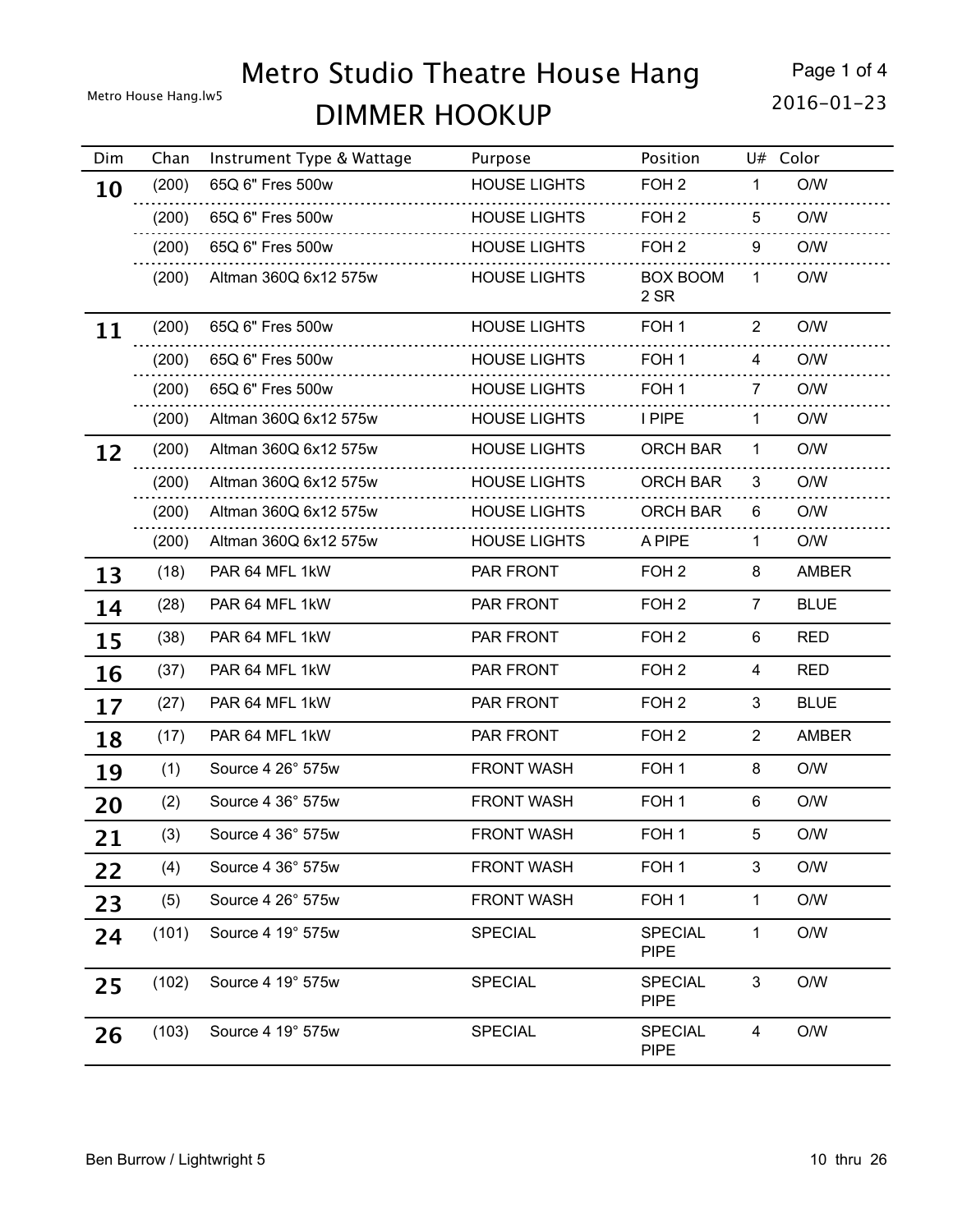Metro House Hang.lw5 **DIMMER HOOKUP** 2016-01-23

Page 2 of 4

| Dim | Chan  | Instrument Type & Wattage | Purpose                 | Position        |                | U# Color       |
|-----|-------|---------------------------|-------------------------|-----------------|----------------|----------------|
| 27  | (6)   | Source 4 36° 575w         | <b>FRONT WASH</b>       | <b>ORCH BAR</b> | 5              | O/W            |
| 28  | (7)   | Source 4 36° 575w         | <b>FRONT WASH</b>       | <b>ORCH BAR</b> | 4              | O/W            |
| 29  | (8)   | Source 4 36° 575w         | <b>FRONT WASH</b>       | <b>ORCH BAR</b> | $\overline{2}$ | O/W            |
| 30  | (91)  | 1KL6-2040 1kW             | <b>GOBO WASH</b>        | H PIPE          | $\overline{2}$ | O/W            |
| 31  | (81)  | Altman 360Q 6x9 750w      | DOWN SPECIAL DSR        | <b>G PIPE</b>   | $\mathbf{1}$   | O/W            |
| 32  | (95)  | 6" Fresnelite 1kW         | <b>AREA FRESNEL</b>     | <b>G PIPE</b>   | $\overline{2}$ | O/W            |
| 33  | (104) | Source 4 26° 575w         | <b>SPECIAL</b>          | LX <sub>1</sub> | $\mathbf{1}$   | O/W            |
| 34  | (82)  | Altman 360Q 6x9 750w      | DOWN SPECIAL DSC        | E PIPE          | $\mathbf 1$    | O/W            |
| 35  | (83)  | Altman 360Q 6x9 750w      | <b>DOWN SPECIAL DSL</b> | C PIPE          | $\mathbf{1}$   | O/W            |
| 36  | (96)  | 6" Fresnelite 1kW         | <b>AREA FRESNEL</b>     | C PIPE          | $\overline{2}$ | O/W            |
| 37  | (92)  | 1KL6-2040 1kW             | <b>GOBO WASH</b>        | <b>B PIPE</b>   | $\overline{2}$ | O/W            |
| 38  | (84)  | Altman 360Q 6x9 750w      | DOWN SPECIAL MSR G PIPE |                 | 3              | O/W            |
| 39  | (97)  | 6" Fresnelite 1kW         | <b>AREA FRESNEL</b>     | F PIPE          | $\mathbf{1}$   | O/W            |
| 40  | (85)  | Altman 360Q 6x9 750w      | DOWN SPECIAL MSC E PIPE |                 | $\overline{2}$ | O/W            |
| 41  | (105) | Source 4 26° 575w         | <b>SPECIAL</b>          | E PIPE          | $\mathfrak{S}$ | O/W            |
| 42  | (98)  | 6" Fresnelite 1kW         | <b>AREA FRESNEL</b>     | D PIPE          | $\mathbf{1}$   | O/W            |
| 43  | (86)  | Altman 360Q 6x9 750w      | DOWN SPECIAL MSL        | C PIPE          | 3              | O/W            |
| 44  | (93)  | 1KL6-2040 1kW             | <b>GOBO WASH</b>        | LX4             | 5              | O/W            |
| 45  | (87)  | Altman 360Q 6x9 750w      | DOWN SPECIAL USR N PIPE |                 | $\mathbf{1}$   | O/W            |
| 46  | (88)  | Altman 360Q 6x9 750w      | <b>DOWN SPECIAL USC</b> | E PIPE          | 3              | O/W            |
| 47  |       | (89) Altman 360Q 6x9 750w | DOWN SPECIAL USL M PIPE |                 | $\mathbf{1}$   | O/W            |
| 48  | (94)  | 1KL6-2040 1kW             | <b>GOBO WASH</b>        | L PIPE          | $\mathbf{1}$   | O/W            |
| 49  | (61)  | 1KL6-30 1kW               | TIP DSR NEAR            | I PIPE          | $\overline{2}$ | $\bigcirc$ R53 |
| 50  | (63)  | 1KL6-20 1kW               | TIP DSR FAR             | H PIPE          | 1              | $\bigcirc$ R53 |
| 51  | (65)  | 1KL6-30 1kW               | <b>TIP MSR NEAR</b>     | I PIPE          | 3              | $\bigcirc$ R53 |
| 52  | (67)  | 1KL6-20 1kW               | TIP MSR FAR             | H PIPE          | 3              | $\bigcirc$ R53 |
| 53  | (69)  | 1KL6-30 1kW               | TIP USR NEAR            | I PIPE          | 4              | $\bigcirc$ R53 |
| 54  | (71)  | 1KL6-20 1kW               | TIP USR FAR             | H PIPE          | 4              | R53            |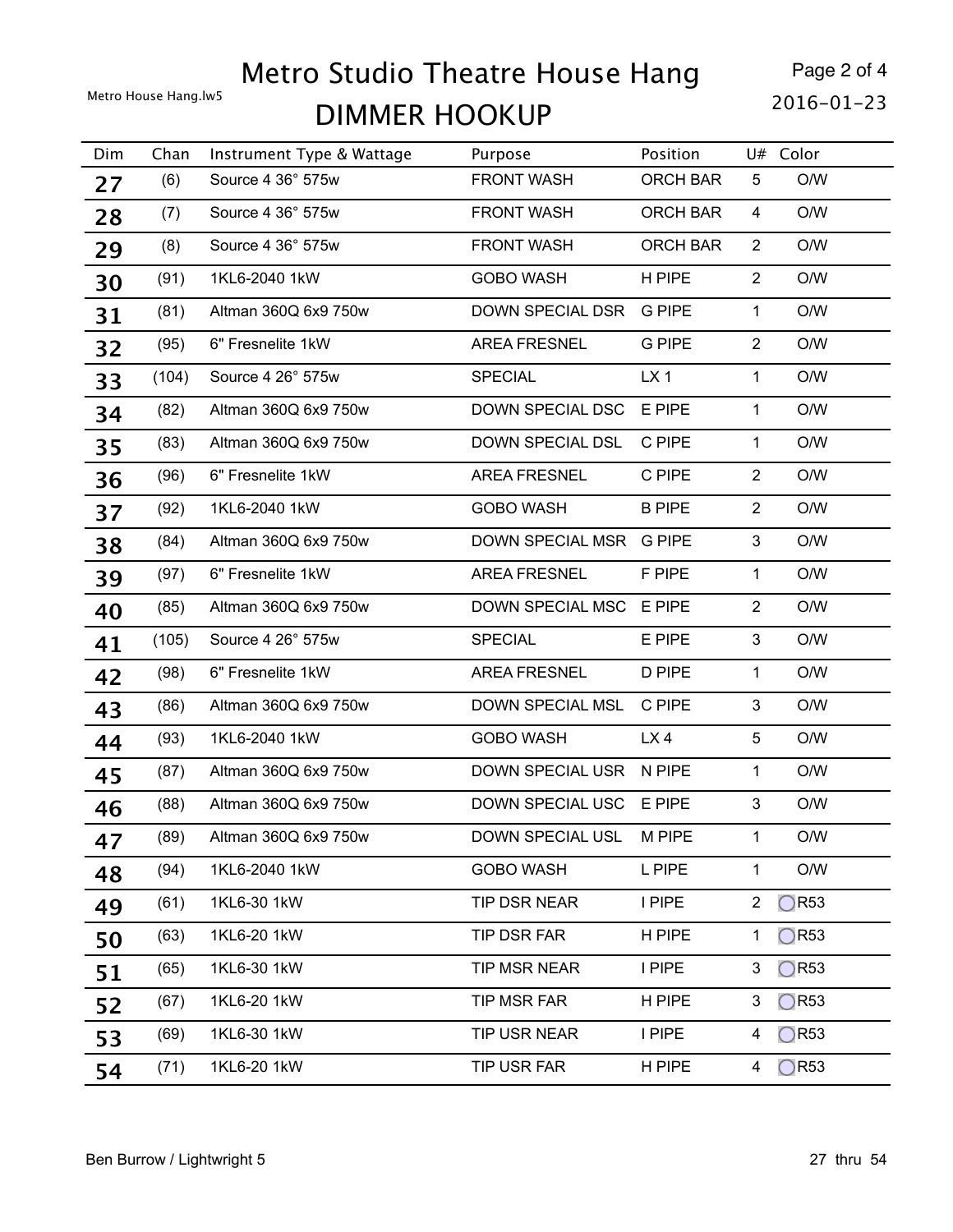Metro House Hang.lw5 **DIMMER HOOKUP** 2016-01-23

Page 3 of 4

| Dim | Chan  | Instrument Type & Wattage | Purpose             | Position        |                | U# Color               |
|-----|-------|---------------------------|---------------------|-----------------|----------------|------------------------|
| 55  | (62)  | 1KL6-20 1kW               | TIP DSL FAR         | <b>B PIPE</b>   | 1              | <b>R53</b>             |
| 56  | (64)  | 1KL6-30 1kW               | <b>TIP DSL NEAR</b> | J PIPE          | $\overline{2}$ | <b>R53</b>             |
| 57  | (66)  | 1KL6-20 1kW               | <b>TIP MSL FAR</b>  | <b>B PIPE</b>   | 3              | <b>R53</b>             |
| 58  | (68)  | 1KL6-30 1kW               | <b>TIP MSL NEAR</b> | J PIPE          | 3              | <b>R53</b>             |
| 59  | (70)  | 1KL6-20 1kW               | TIP USL FAR         | <b>B PIPE</b>   | 4              | <b>R53</b>             |
| 60  | (72)  | 1KL6-30 1kW               | TIP USL NEAR        | J PIPE          | 4              | <b>R53</b>             |
| 61  | (11)  | 6" Fresnelite 1kW         | DSR TOP 1           | LX <sub>3</sub> | 9              | R316                   |
| 62  | (21)  | 6" Fresnelite 1kW         | DSR TOP 2           | LX <sub>3</sub> | 8              | R68                    |
| 63  | (31)  | 6" Fresnelite 1kW         | DSR TOP 3           | LX <sub>3</sub> | $\overline{7}$ | R356                   |
| 64  | (14)  | 6" Fresnelite 1kW         | USR TOP 1           | LX4             | 9              | R316                   |
| 65  | (24)  | 6" Fresnelite 1kW         | USR TOP 2           | LX4             | 8              | <b>R68</b>             |
| 66  | (34)  | 6" Fresnelite 1kW         | USR TOP 3           | LX4             | 7              | R356                   |
| 67  | (12)  | 6" Fresnelite 1kW         | DSC TOP 1           | LX <sub>3</sub> | 6              | R316                   |
| 68  | (22)  | 6" Fresnelite 1kW         | DSC TOP 2           | LX <sub>3</sub> | 5              | R68                    |
| 69  | (32)  | 6" Fresnelite 1kW         | DSC TOP 3           | LX <sub>3</sub> | 4              | R356                   |
| 70  | (15)  | 6" Fresnelite 1kW         | USC TOP 1           | LX4             | 6              | R316                   |
| 71  | (25)  | 6" Fresnelite 1kW         | USC TOP 2           | LX4             | 5              | <b>R68</b>             |
| 72  | (35)  | 6" Fresnelite 1kW         | USC TOP 3           | LX4             | 4              | R356                   |
| 73  | (13)  | 6" Fresnelite 1kW         | DSL TOP 1           | LX <sub>3</sub> | 3              | R316                   |
| 74  | (23)  | 6" Fresnelite 1kW         | DSL TOP 2           | LX <sub>3</sub> | $\overline{2}$ | <b>R68</b>             |
| 75  | (33)  | 6" Fresnelite 1kW         | DSL TOP 3           | LX <sub>3</sub> |                | OR356                  |
| 76  | (16)  | 6" Fresnelite 1kW         | USL TOP 1           | LX4             | 3              | R316                   |
| 77  | (26)  | 6" Fresnelite 1kW         | USL TOP 2           | LX4             | $\overline{2}$ | R68                    |
| 78  | (36)  | 6" Fresnelite 1kW         | USL TOP 3           | LX4             | 1              | R356                   |
| 79  | (113) | Strand IRIS Cyc Cell 1kW  | <b>CYC</b>          | LX <sub>5</sub> | 3b             | $)$ R80                |
|     | (113) | Strand IRIS Cyc Cell 1kW  | <b>CYC</b>          | LX <sub>5</sub> | 4b             | $)$ R80                |
| 80  | (112) | Strand IRIS Cyc Cell 1kW  | <b>CYC</b>          | LX <sub>5</sub> | 3a             | R90                    |
|     | (112) | Strand IRIS Cyc Cell 1kW  | <b>CYC</b>          | LX <sub>5</sub> | 4a             | $\bigtriangledown$ R90 |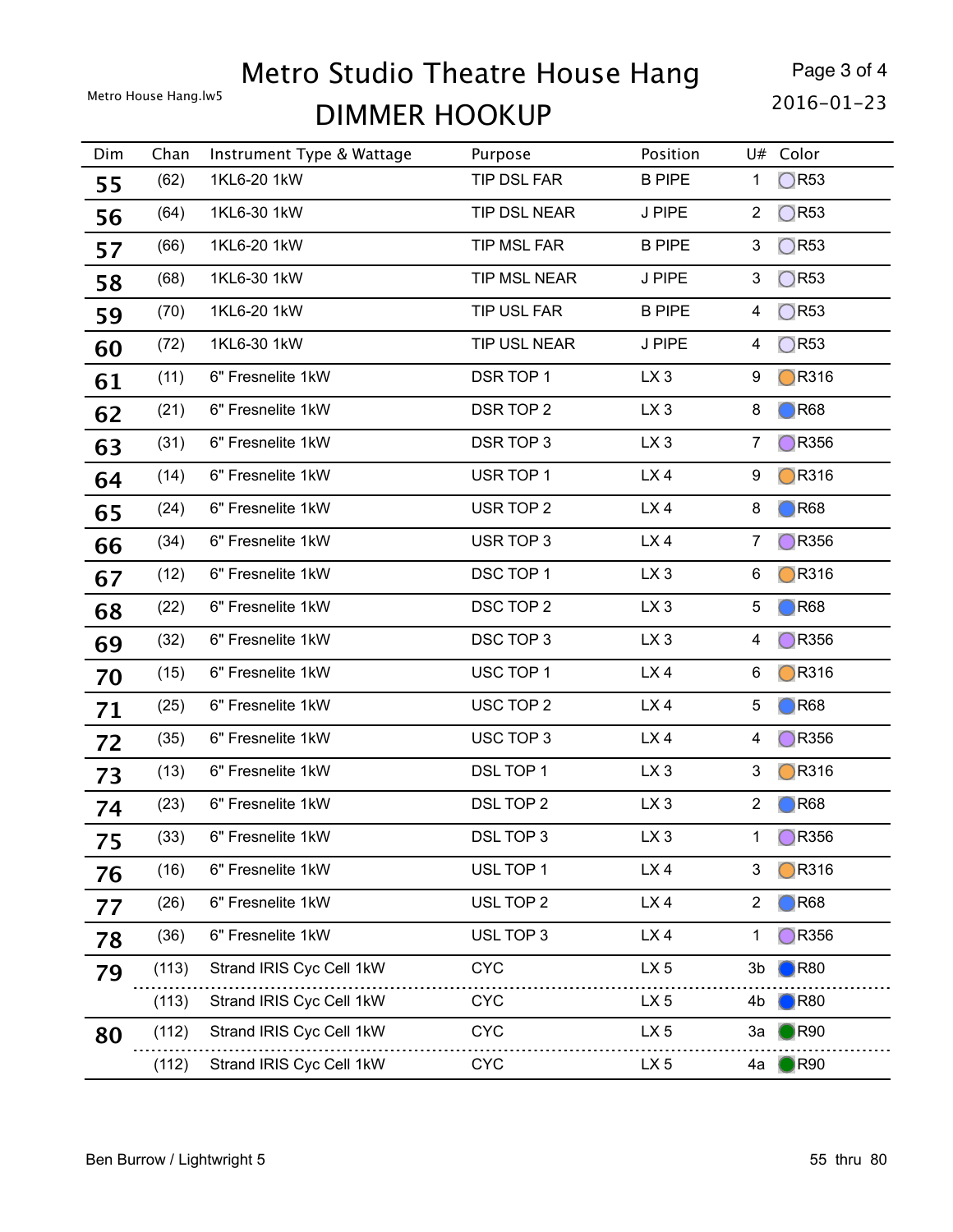# Metro House Hang.lw5 **DIMMER HOOKUP** 2016-01-23 Metro Studio Theatre House Hang

Page 4 of 4

| Dim | Chan  | Instrument Type & Wattage  | Purpose         | Position        | U#             | Color          |
|-----|-------|----------------------------|-----------------|-----------------|----------------|----------------|
| 81  | (111) | Strand IRIS Cyc Cell 1kW   | <b>CYC</b>      | LX <sub>5</sub> | 3              | R26            |
|     | (111) | Strand IRIS Cyc Cell 1kW   | <b>CYC</b>      | LX <sub>5</sub> | 4              | $)$ R26        |
| 82  | (113) | Strand IRIS Cyc Cell 1kW   | <b>CYC</b>      | LX <sub>5</sub> | 1 <sub>b</sub> | R80            |
|     | (113) | Strand IRIS Cyc Cell 1kW   | <b>CYC</b>      | LX <sub>5</sub> | 2 <sub>b</sub> | $\big)$ R80    |
| 83  | (112) | Strand IRIS Cyc Cell 1kW   | <b>CYC</b>      | LX <sub>5</sub> | 1a             | $)$ R90        |
|     | (112) | Strand IRIS Cyc Cell 1kW   | <b>CYC</b>      | LX <sub>5</sub> | 2a             | $\big)$ R90    |
| 84  | (111) | Strand IRIS Cyc Cell 1kW   | <b>CYC</b>      | LX <sub>5</sub> | 1              | $)$ R26        |
|     | (111) | Strand IRIS Cyc Cell 1kW   | <b>CYC</b>      | LX <sub>5</sub> | $\overline{2}$ | $\bigcirc$ R26 |
| 85  | (41)  | ETC Source Four 50deg 575w | SHINS SR        | DSR BOOM        | $\overline{2}$ | O/W            |
| 86  | (51)  | Altman 360Q 6x9 1kW        | <b>BOOM MID</b> | <b>DSR BOOM</b> | 1              | O/W            |
| 87  | (43)  | ETC Source Four 50deg 575w | SHINS SR        | <b>MSR BOOM</b> | $\overline{2}$ | O/W            |
| 88  | (53)  | Altman 360Q 6x9 1kW        | <b>BOOM MID</b> | <b>MSR BOOM</b> | 1              | O/W            |
| 89  | (45)  | ETC Source Four 50deg 575w | <b>SHINS SR</b> | USR BOOM        | $\overline{2}$ | O/W            |
| 90  | (55)  | Altman 360Q 6x9 1kW        | <b>BOOM MID</b> | USR BOOM        | 1              | O/W            |
| 91  | (42)  | ETC Source Four 50deg 575w | <b>SHINS SL</b> | <b>DSL BOOM</b> | $\overline{2}$ | O/W            |
| 92  | (52)  | Altman 360Q 6x9 1kW        | <b>BOOM MID</b> | <b>DSL BOOM</b> | 1              | O/W            |
| 93  | (44)  | ETC Source Four 50deg 575w | SHINS SL        | <b>MSL BOOM</b> | $\overline{2}$ | O/W            |
| 94  | (54)  | Altman 360Q 6x9 1kW        | <b>BOOM MID</b> | <b>MSL BOOM</b> | 1              | O/W            |
| 95  | (46)  | ETC Source Four 50deg 575w | <b>SHINS SL</b> | USL BOOM        | $\overline{2}$ | O/W            |
| 96  | (56)  | Altman 360Q 6x9 1kW        | <b>BOOM MID</b> | USL BOOM        | 1              | O/W            |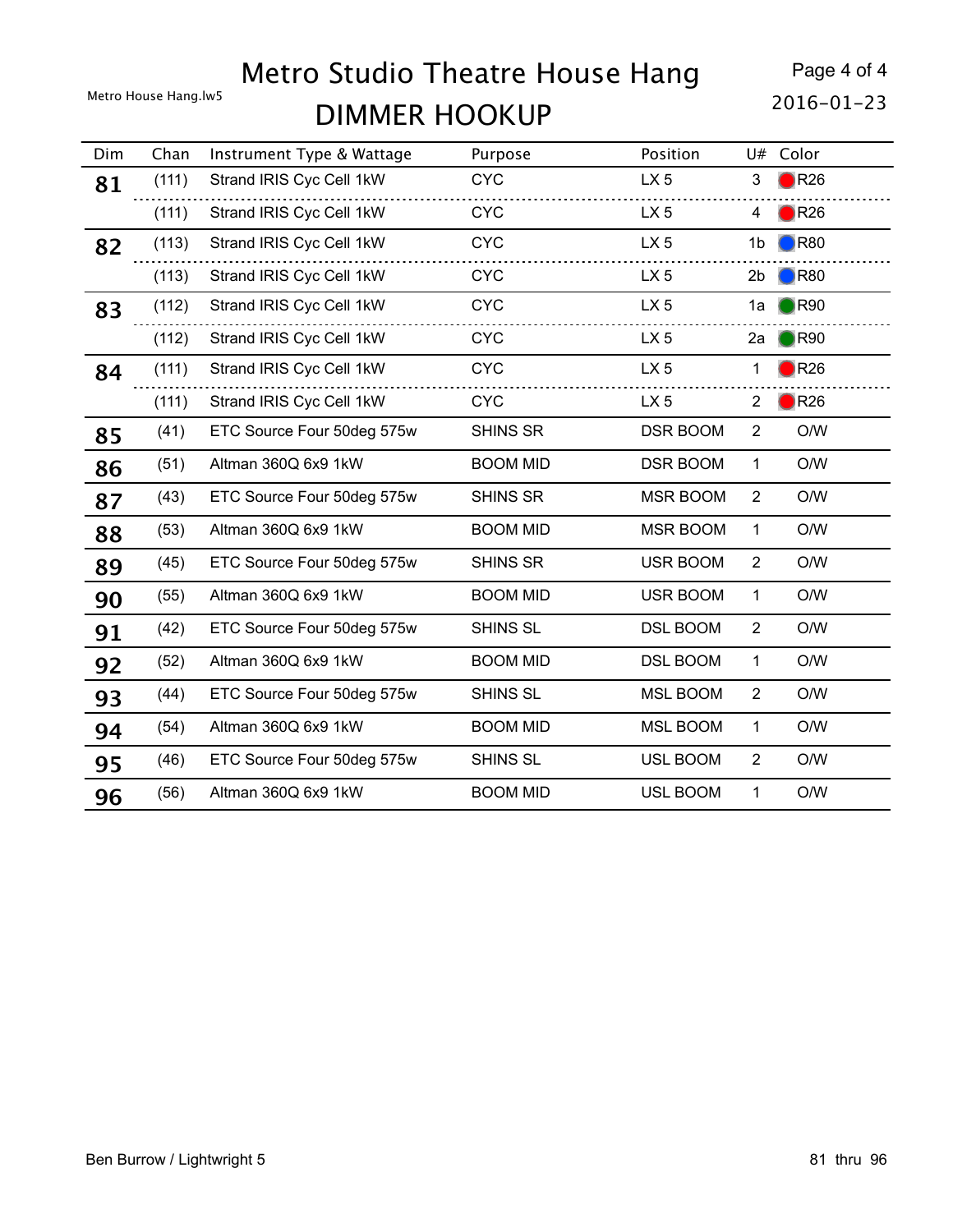### **TABLE OF CONTENTS**

| 1 |
|---|
| 2 |
| 2 |
| 2 |
| 3 |
| 3 |
| 3 |
| 4 |
| 4 |
| 4 |
| 4 |
| 4 |

| 4 |
|---|
| 5 |
| 5 |
| 5 |
| 5 |
| 5 |
| 5 |
| 6 |
| 6 |
| 6 |
| 6 |
| 6 |
| 6 |
| 6 |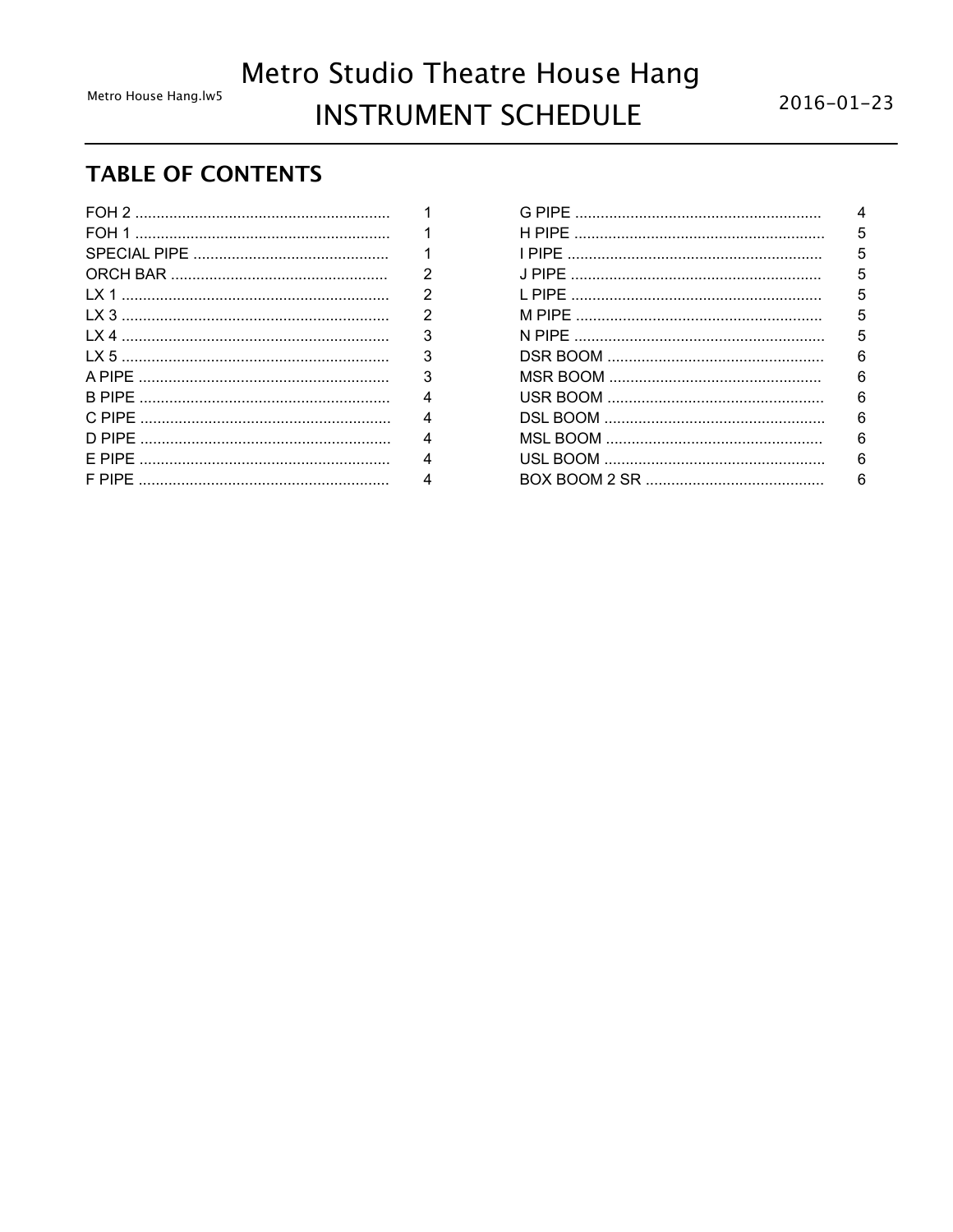### **FOH 2**

|   | U# Instrument Type | Purpose             | Color       | D  | Chan  | Gobo |
|---|--------------------|---------------------|-------------|----|-------|------|
|   | 65Q 6" Fres        | <b>HOUSE LIGHTS</b> | O/W         | 10 | (200) |      |
| 2 | PAR 64 MFL         | <b>PAR FRONT</b>    | AMBER       | 18 | (17)  |      |
| 3 | PAR 64 MFL         | <b>PAR FRONT</b>    | <b>BLUE</b> | 17 | (27)  |      |
| 4 | PAR 64 MFL         | <b>PAR FRONT</b>    | <b>RED</b>  | 16 | (37)  |      |
| 5 | 65Q 6" Fres        | <b>HOUSE LIGHTS</b> | O/W         | 10 | (200) |      |
| 6 | PAR 64 MFL         | <b>PAR FRONT</b>    | <b>RED</b>  | 15 | (38)  |      |
| 7 | PAR 64 MFL         | <b>PAR FRONT</b>    | <b>BLUE</b> | 14 | (28)  |      |
| 8 | PAR 64 MFL         | <b>PAR FRONT</b>    | AMBER       | 13 | (18)  |      |
| 9 | 65Q 6" Fres        | <b>HOUSE LIGHTS</b> | O/W         | 10 | (200) |      |

#### **FOH 1**

|   | U# Instrument Type | Purpose             | Color | D  | Chan Gobo |  |
|---|--------------------|---------------------|-------|----|-----------|--|
|   | Source 4 26°       | <b>FRONT WASH</b>   | O/W   | 23 | (5)       |  |
| 2 | 65Q 6" Fres        | <b>HOUSE LIGHTS</b> | O/W   | 11 | (200)     |  |
| 3 | Source 4 36°       | <b>FRONT WASH</b>   | O/N   | 22 | (4)       |  |
| 4 | 65Q 6" Fres        | <b>HOUSE LIGHTS</b> | O/N   | 11 | (200)     |  |
| 5 | Source 4 36°       | <b>FRONT WASH</b>   | O/N   | 21 | (3)       |  |
| 6 | Source 4 36°       | <b>FRONT WASH</b>   | O/N   | 20 | (2)       |  |
|   | 65Q 6" Fres        | <b>HOUSE LIGHTS</b> | O/N   | 11 | (200)     |  |
| 8 | Source 4 26°       | <b>FRONT WASH</b>   | O/W   | 19 | (1)       |  |

#### **SPECIAL PIPE**

| U# Instrument Type                 | Purpose                  | Color |    | Chan     | Gobo |
|------------------------------------|--------------------------|-------|----|----------|------|
| Source 4 19°                       | <b>SPECIAL</b>           | O/W   | 24 | (101)    |      |
| 2 City Theatrical Projector Douser | <b>PROJECTION DOUSER</b> |       |    | ั199)    |      |
| Source 4 19°                       | <b>SPECIAL</b>           | O/W   |    | 25 (102) |      |
| Source 4 19°                       | <b>SPECIAL</b>           | O/W.  | 26 | (103)    |      |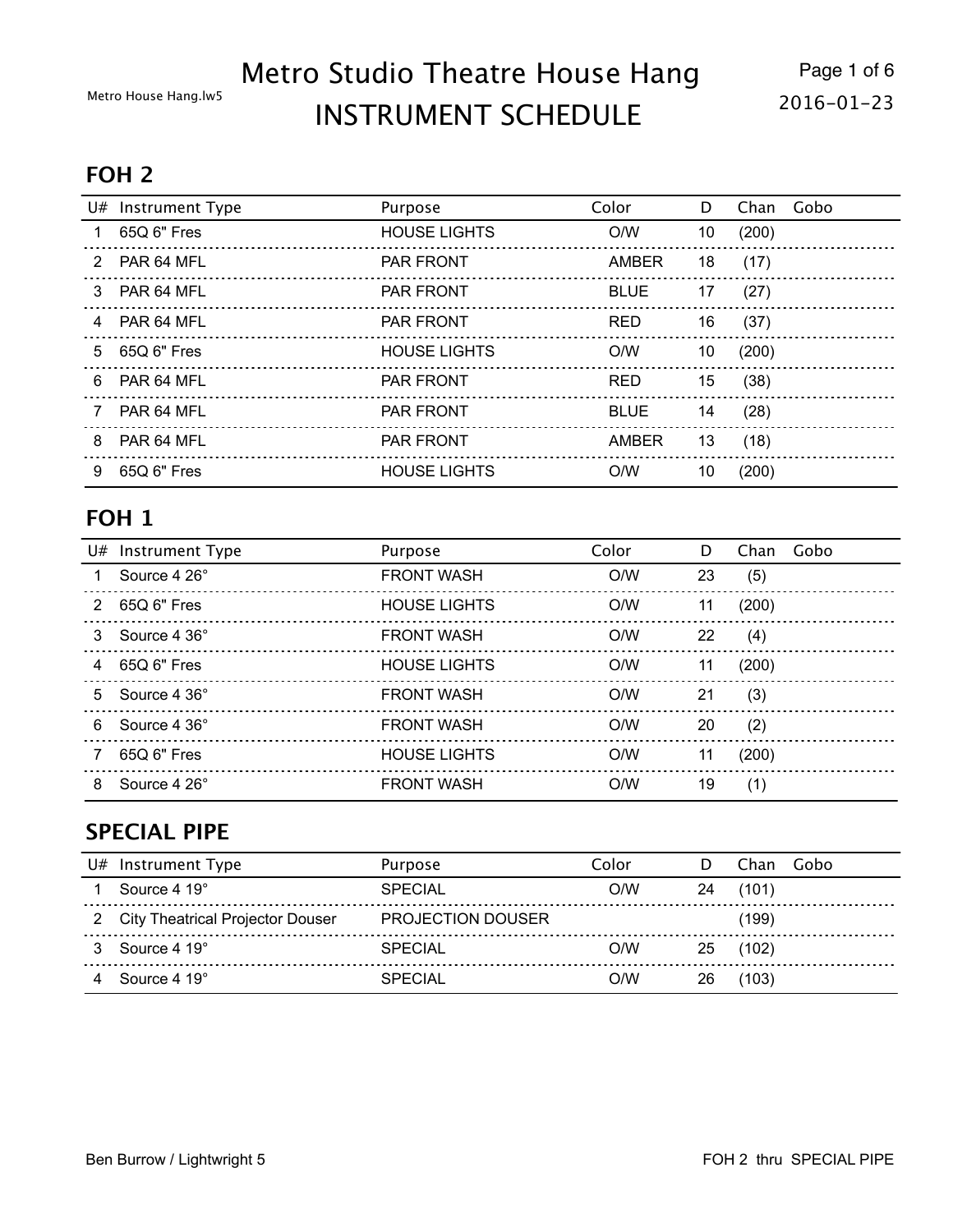#### **ORCH BAR**

| U# | <b>Instrument Type</b> | Purpose             | Color | D  | Chan  | Gobo |
|----|------------------------|---------------------|-------|----|-------|------|
|    | Altman 360Q 6x12       | <b>HOUSE LIGHTS</b> | O/W   | 12 | (200) |      |
|    | Source 4 36°           | <b>FRONT WASH</b>   | O/W   | 29 | (8)   |      |
| 3  | Altman 360Q 6x12       | <b>HOUSE LIGHTS</b> | O/W   | 12 | (200) |      |
|    | Source 4 36°           | <b>FRONT WASH</b>   | O/N   | 28 | (7)   |      |
| 5  | Source 4 36°           | <b>FRONT WASH</b>   | O/W   | 27 | (6)   |      |
| 6  | Altman 360Q 6x12       | <b>HOUSE LIGHTS</b> | O/N   | 12 | (200) |      |

#### **LX 1**

| U# Instrument Type | 'urpose | olor       |    | `obo<br>`han |
|--------------------|---------|------------|----|--------------|
| Source 4 26°       | CIA.    | <b>J/W</b> | 33 | (104)        |

#### **LX 3**

|    | U# Instrument Type | Purpose   | Color | D  | Chan | Gobo |
|----|--------------------|-----------|-------|----|------|------|
|    | 6" Fresnelite      | DSL TOP 3 | ◯R356 | 75 | (33) |      |
|    | 2 6" Fresnelite    | DSL TOP 2 | ◯R68  | 74 | (23) |      |
|    | 3 6" Fresnelite    | DSL TOP 1 | ◯R316 | 73 | (13) |      |
| 4  | 6" Fresnelite      | DSC TOP 3 | ◯R356 | 69 | (32) |      |
| 5  | 6" Fresnelite      | DSC TOP 2 | ◯R68  | 68 | (22) |      |
| 6. | 6" Fresnelite      | DSC TOP 1 | ◯R316 | 67 | (12) |      |
|    | 6" Fresnelite      | DSR TOP 3 | ◯R356 | 63 | (31) |      |
| 8  | 6" Fresnelite      | DSR TOP 2 | ◯R68  | 62 | (21) |      |
| 9  | 6" Fresnelite      | DSR TOP 1 | ◯R316 | 61 | (11) |      |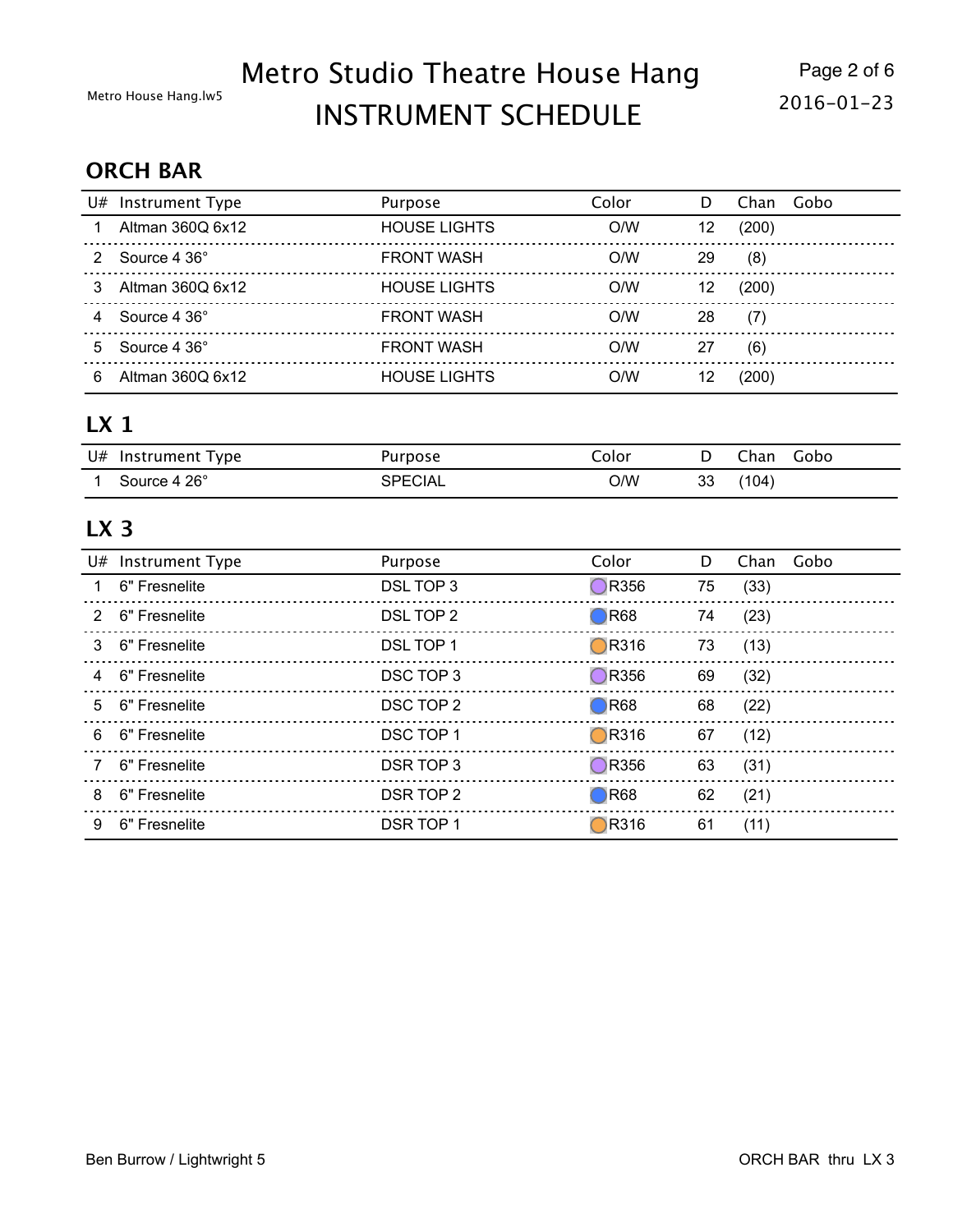### **LX 4**

|   | U# Instrument Type | Purpose          | Color | D  | Chan | Gobo           |
|---|--------------------|------------------|-------|----|------|----------------|
|   | 6" Fresnelite      | USL TOP 3        | ◯R356 | 78 | (36) |                |
|   | 2 6" Fresnelite    | USL TOP 2        | ◯R68  | 77 | (26) |                |
| 3 | 6" Fresnelite      | USL TOP 1        | ◯R316 | 76 | (16) |                |
| 4 | 6" Fresnelite      | USC TOP 3        | ◯R356 | 72 | (35) |                |
| 5 | 1KL6-2040          | <b>GOBO WASH</b> | O/W   | 44 | (93) | <b>Breakup</b> |
| 5 | 6" Fresnelite      | USC TOP 2        | ◯R68  | 71 | (25) |                |
| 6 | 6" Fresnelite      | USC TOP 1        | ◯R316 | 70 | (15) |                |
|   | 6" Fresnelite      | USR TOP 3        | ◯R356 | 66 | (34) |                |
| 8 | 6" Fresnelite      | USR TOP 2        | ◯R68  | 65 | (24) |                |
| 9 | 6" Fresnelite      | USR TOP 1        | ◯R316 | 64 | (14) |                |

### **LX 5**

|    | U# Instrument Type          | Purpose    | Color          | D  | Chan  | Gobo |
|----|-----------------------------|------------|----------------|----|-------|------|
| 1. | Strand IRIS Cyc Cell        | CYC.       | $\bigcirc$ R26 | 84 | (111) |      |
|    | 1a Strand IRIS Cyc Cell     | <b>CYC</b> | $\bigcirc$ R90 | 83 | (112) |      |
|    | 1b Strand IRIS Cyc Cell     | <b>CYC</b> | $\bigcirc$ R80 | 82 | (113) |      |
| 2  | <b>Strand IRIS Cyc Cell</b> | <b>CYC</b> | $\bigcirc$ R26 | 84 | (111) |      |
|    | 2a Strand IRIS Cyc Cell     | <b>CYC</b> | $\bigcirc$ R90 | 83 | (112) |      |
|    | 2b Strand IRIS Cyc Cell     | <b>CYC</b> | $\bigcirc$ R80 | 82 | (113) |      |
| 3  | <b>Strand IRIS Cyc Cell</b> | <b>CYC</b> | $\bigcirc$ R26 | 81 | (111) |      |
|    | 3a Strand IRIS Cyc Cell     | <b>CYC</b> | $\bigcirc$ R90 | 80 | (112) |      |
|    | 3b Strand IRIS Cyc Cell     | <b>CYC</b> | $\bigcirc$ R80 | 79 | (113) |      |
|    | <b>Strand IRIS Cyc Cell</b> | <b>CYC</b> | $\bigcirc$ R26 | 81 | (111) |      |
|    | 4a Strand IRIS Cyc Cell     | <b>CYC</b> | $\bigcirc$ R90 | 80 | (112) |      |
| 4b | <b>Strand IRIS Cyc Cell</b> | <b>CYC</b> | $\bigcirc$ R80 | 79 | (113) |      |

#### **A PIPE**

| U# Instrument Type | urpose'             | color | Jhan  | Gobo |
|--------------------|---------------------|-------|-------|------|
| Altman 360Q 6x12   | <b>HOUSE LIGHTS</b> | W/G   | (200) |      |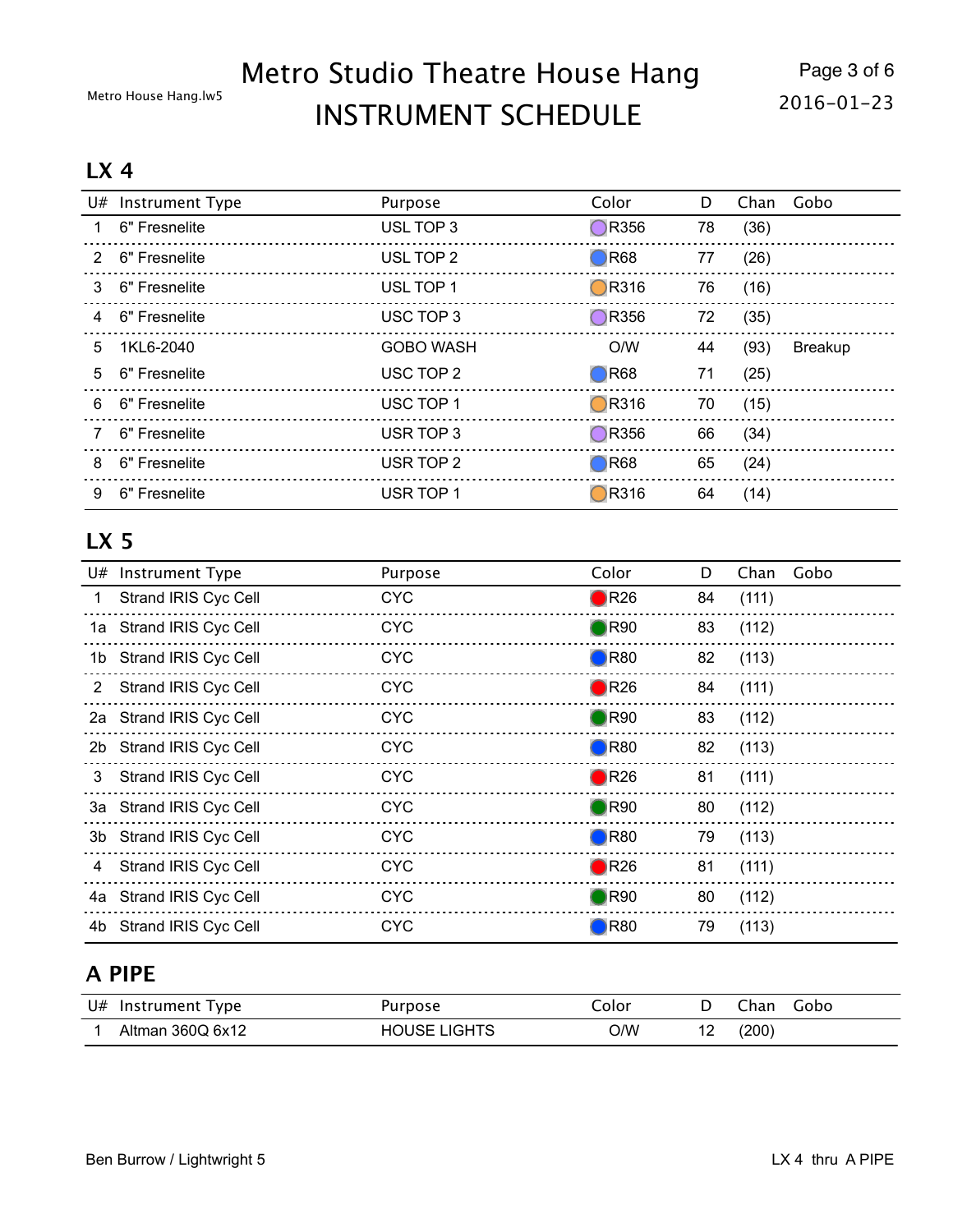### **B PIPE**

| U# | Instrument Type | Purpose            | Color         |    | Chan | Gobo    |
|----|-----------------|--------------------|---------------|----|------|---------|
|    | 1KL6-20         | TIP DSL FAR        | $\bigcap$ R53 | 55 | (62) |         |
|    | 1KL6-2040       | <b>GOBO WASH</b>   | O/W           | 37 | (92) | Breakup |
|    | 1KL6-20         | TIP MSL FAR        | ◯R53          | 57 | (66) |         |
|    | 1KL6-20         | <b>TIP USL FAR</b> | $\bigcap$ R53 | 59 | (70) |         |

### **C PIPE**

| $U#$ Instrument Type | Purpose          | Color | D  | Chan | Gobo |
|----------------------|------------------|-------|----|------|------|
| Altman 360Q 6x9      | DOWN SPECIAL DSL | O/W   | 35 | (83) |      |
| 2 6" Fresnelite      | AREA FRESNEL     | WC.   | 36 | (96) |      |
| Altman 360Q 6x9      | DOWN SPECIAL MSL | WC.   |    | (86) |      |

### **D PIPE**

| U# Instrument Type | Purpose.            | Lolor |    | Chan<br>Gobol |
|--------------------|---------------------|-------|----|---------------|
| 6" Fresnelite      | <b>AREA FRESNEL</b> | W/C   | 42 | (98)          |

#### **E PIPE**

| U# | Instrument Type | Purpose          | Color | D  | Gobo<br>Chan |  |
|----|-----------------|------------------|-------|----|--------------|--|
|    | Altman 360Q 6x9 | DOWN SPECIAL DSC | O/W   | 34 | (82)         |  |
|    | Altman 360Q 6x9 | DOWN SPECIAL MSC | O/W   |    | (85)         |  |
|    | Altman 360Q 6x9 | DOWN SPECIAL USC | O/W   | 46 | (88)         |  |
|    | Source 4 26°    | <b>SPECIAL</b>   | O/W   |    | (105)        |  |

#### **F PIPE**

| U# Instrument Type | urpose'             | Lolor      |    | Ihan | Gopo |
|--------------------|---------------------|------------|----|------|------|
| 6" Fresnelite      | <b>AREA FRESNEL</b> | <b>J/W</b> | 39 | (97) |      |

#### **G PIPE**

| U# | Instrument Type | Purpose          | Color |    | Chan | Gobo |
|----|-----------------|------------------|-------|----|------|------|
|    | Altman 360Q 6x9 | DOWN SPECIAL DSR | )/W   | 31 | (81) |      |
|    | 2 6" Fresnelite | AREA FRESNEL     | א/כ   |    | (95) |      |
|    | Altman 360Q 6x9 | DOWN SPECIAL MSR | 7W    | 38 | (84) |      |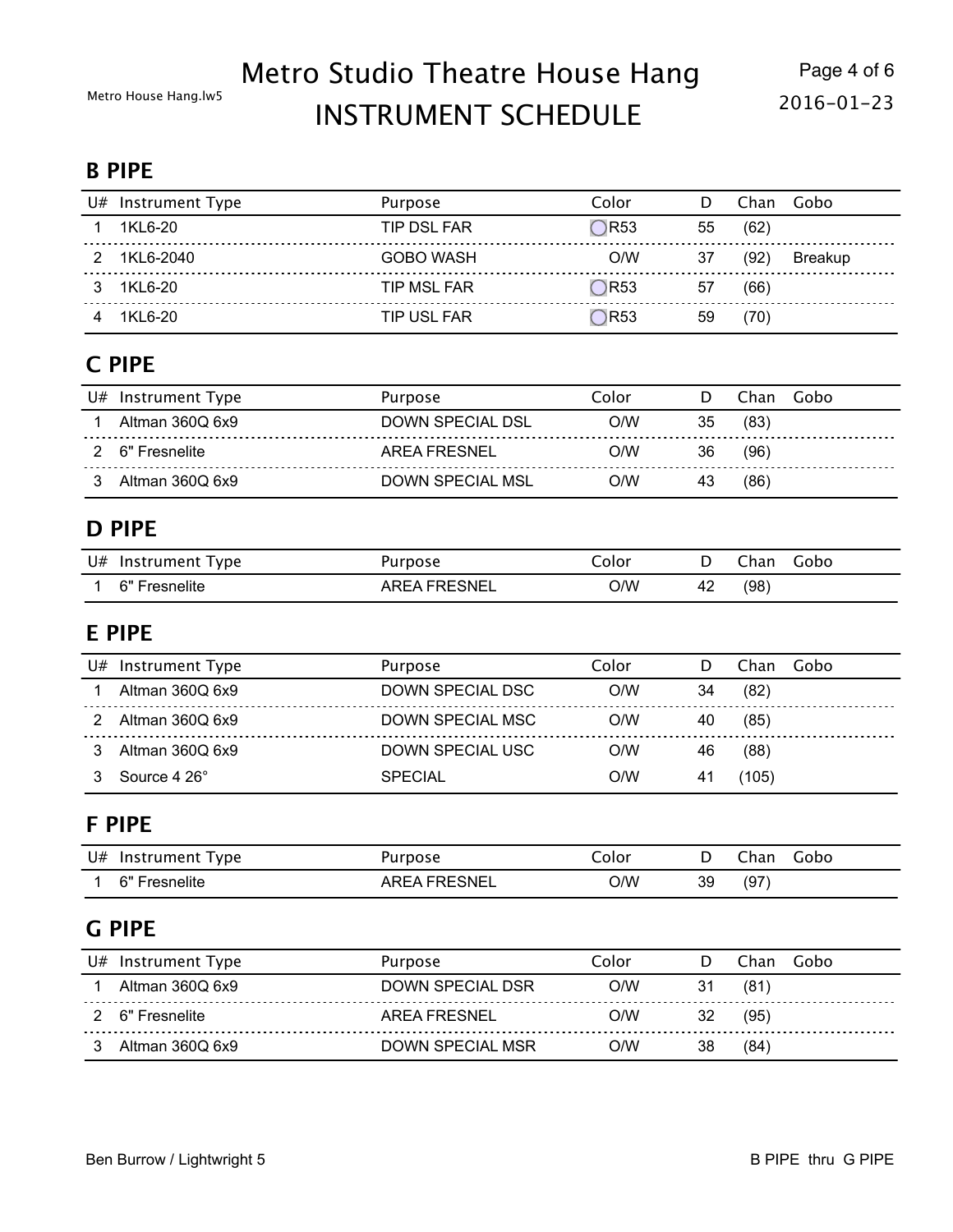### **H PIPE**

| U# | Instrument Type | Purpose            | Color         |    | Chan | Gobo    |
|----|-----------------|--------------------|---------------|----|------|---------|
|    | 1KL 6-20        | TIP DSR FAR        | $\bigcap$ R53 | 50 | (63) |         |
|    | 1KL6-2040       | <b>GOBO WASH</b>   | O/W           | 30 | (91) | Breakup |
|    | 1KL 6-20        | <b>TIP MSR FAR</b> | ◯R53          | 52 | (67) |         |
|    | 1KL 6-20        | TIP USR FAR        | $\bigcap$ R53 | 54 | (71) |         |

### **I PIPE**

| U# | Instrument Type  | Purpose             | Color         |    | Chan  | Gobo |
|----|------------------|---------------------|---------------|----|-------|------|
|    | Altman 360Q 6x12 | <b>HOUSE LIGHTS</b> | O/W           |    | (200) |      |
|    | 1KL6-30          | TIP DSR NEAR        | ◯R53          | 49 | (61)  |      |
|    | 1KL6-30          | TIP MSR NEAR        | $\bigcap$ R53 | 51 | (65)  |      |
|    | 1KL6-30          | TIP USR NEAR        | R53           | 53 | (69)  |      |

### **J PIPE**

| $U#$ Instrument Type | Purpose             | Color         |    | Chan Gobo |
|----------------------|---------------------|---------------|----|-----------|
| 1KL6-30              | <b>TIP DSL NEAR</b> | $\bigcap$ R53 | 56 | (64)      |
| 1KL6-30              | TIP MSL NEAR        | <b>R53</b>    | 58 | (68)      |
| 1KL6-30              | <b>TIP USL NEAR</b> | <b>DR53</b>   | 60 | (72)      |

### **L PIPE**

| U# Instrument Type | 'urpose   | lolor      |    | Lhan | Gobo           |
|--------------------|-----------|------------|----|------|----------------|
| 1KL6-2040          | GOBO WASH | <b>O/W</b> | 48 | '94. | <b>Breakup</b> |

#### **M PIPE**

| U# Instrument Type | 'urpose          | Iolor | . han | Gobo |
|--------------------|------------------|-------|-------|------|
| Altman 360Q 6x9    | DOWN SPECIAL USL | 0/W   | (89)  |      |

### **N PIPE**

| U# Instrument Type | urpose'          | Lolor |    | -han | Gobo |
|--------------------|------------------|-------|----|------|------|
| Altman 360Q 6x9    | DOWN SPECIAL USR | W/C   | 45 | (87  |      |